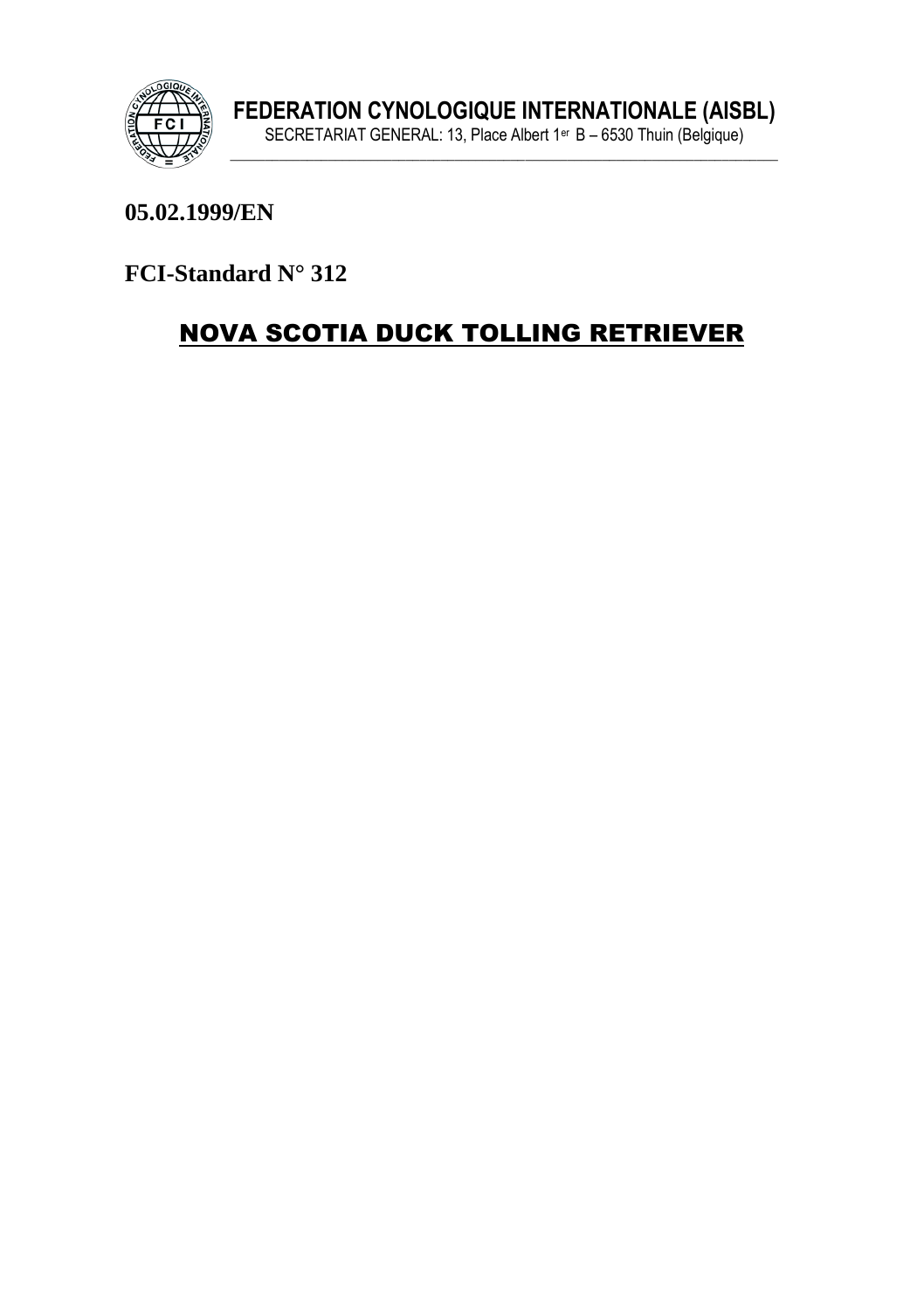**ORIGIN**: Canada.

## **DATE OF PUBLICATION OF THE OFFICIAL VALID STANDARD**: 24.06.1987.

**UTILIZATION**: The Tolling dog runs, jumps and plays along the shoreline in full view of a flock of ducks, occasionally disappearing from sight and then quickly reappearing, aided by the hidden hunter, who throws small sticks or a ball for the dog. The dog's playful actions arouse the curiosity of the ducks swimming offshore and they are lured within gunshot range. The Toller is subsequently sent out to retrieve the dead or wounded birds.

**FCI-CLASSIFICATION**: Group 8 Retrievers-Flushing Dogs-Water Dogs. Section 1 Retrievers. With working trial.

**BRIEF HISTORICAL SUMMARY:** The Nova Scotia Duck Tolling Retriever was developed in Nova Scotia in the early 19th century to toll (or lure) and retrieve waterfowl.

**GENERAL APPEARANCE**: The Toller is a medium-sized, powerful, compact, balanced, well-muscled dog; medium to heavy in bone, with a high degree of agility, alertness and determination. Many Tollers have a slightly sad expression until they go to work, when their aspect changes to intense concentration and excitement. At work, the dog has a speedy, rushing action, with the head carried out almost level with the back and heavily-feathered tail in constant motion.

**BEHAVIOUR /TEMPERAMENT**: The Toller is highly intelligent, easy to train and has great endurance. A strong and able swimmer, he is a natural and tenacious retriever on land and from water setting himself for springy action the moment the slightest indication is given that retrieving is required.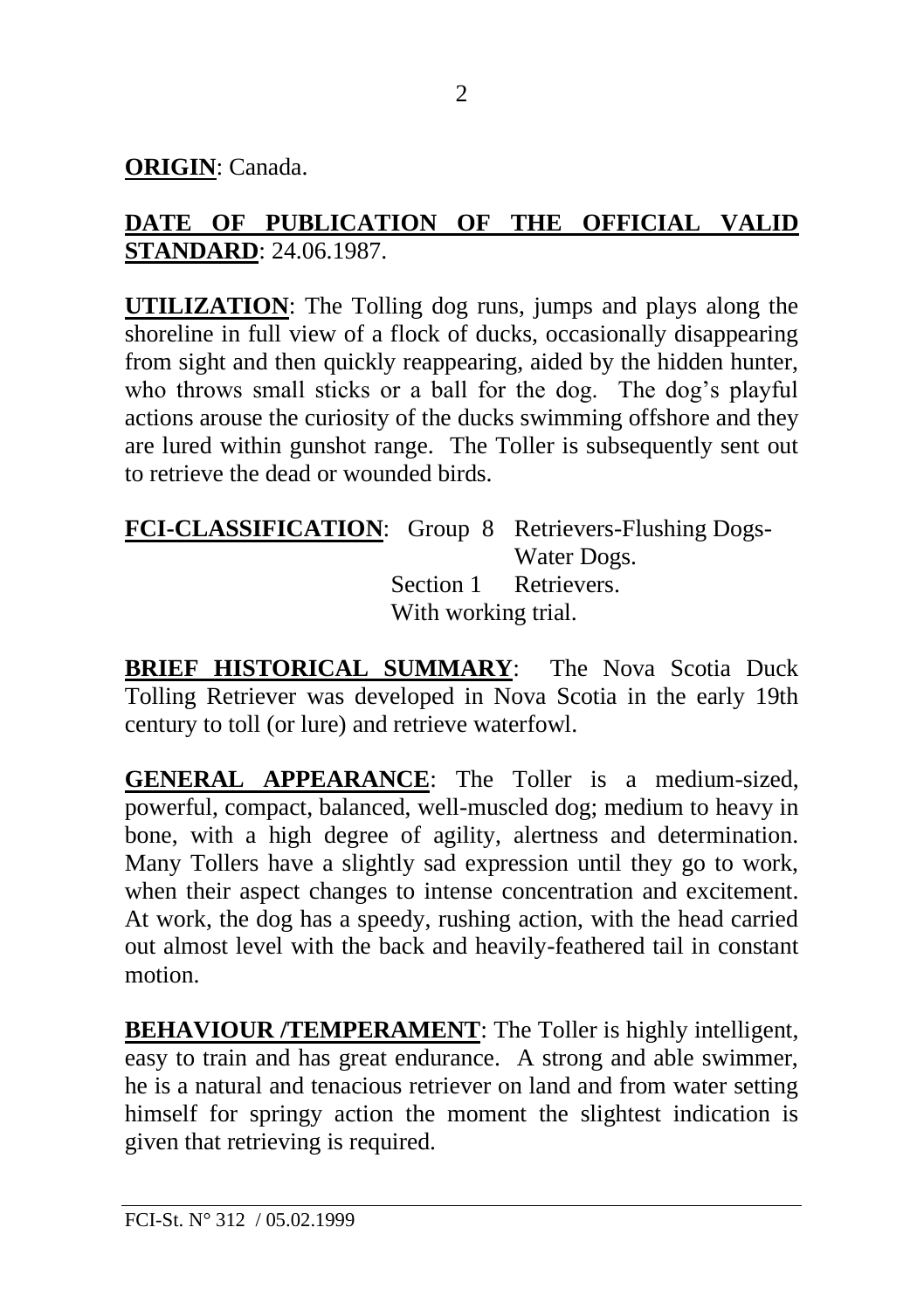His strong retrieving desire and playfulness are qualities essential to his tolling ability.

**HEAD**: Clean-cut and slightly wedge-shaped.

#### CRANIAL REGION:

Skull: The broad skull is ontly slightly rounded, the occiput not prominent and the cheeks flat. A good measurement for an average male would be  $5\frac{1}{2}$  ins. (14 cm) between the ears, tapering to  $1\frac{1}{2}$  ins. (3.8 cm) at the bridge of the nose. Length of head is approximately 9 ins. (23 cm) from nose to occiput, but the head must be in proportion to body size.

Stop: Moderate.

#### FACIAL REGION:

Nose: Tapers from bridge to tip, with nostrils well open. Colour should blend with that of the coat or be black.

Muzzle: Tapers in a clean line from stop to nose, with the lower jaw strong but not prominent. The underline of the muzzle runs almost in a straight line from the corner of the lip to the corner of the jawbone with depth at the stop being greater than at the nose. Hair on the muzzle is short and fine.

Lips: Fit fairly tightly, forming a gentle curve in profile, with no heaviness in flews.

Jaws / Teeth: Strong enough to carry a sizeable bird, and softness in mouth is essential. The correct bite is tight scissors; full dentition is required.

**EYES**: Set well apart, almond-shaped, medium sized. Colour amber to brown. Expression is friendly, alert and intelligent. Flesh around the eyes should be the same colour as the lips.

**EARS**: Triangular, of medium size, set high and well back on the skull, with the base held very slightly erect, well feathered at the back of the fold, hair short at the rounded tips.

**NECK**: Strongly muscled and well set on, of medium length, with no indication of throatiness.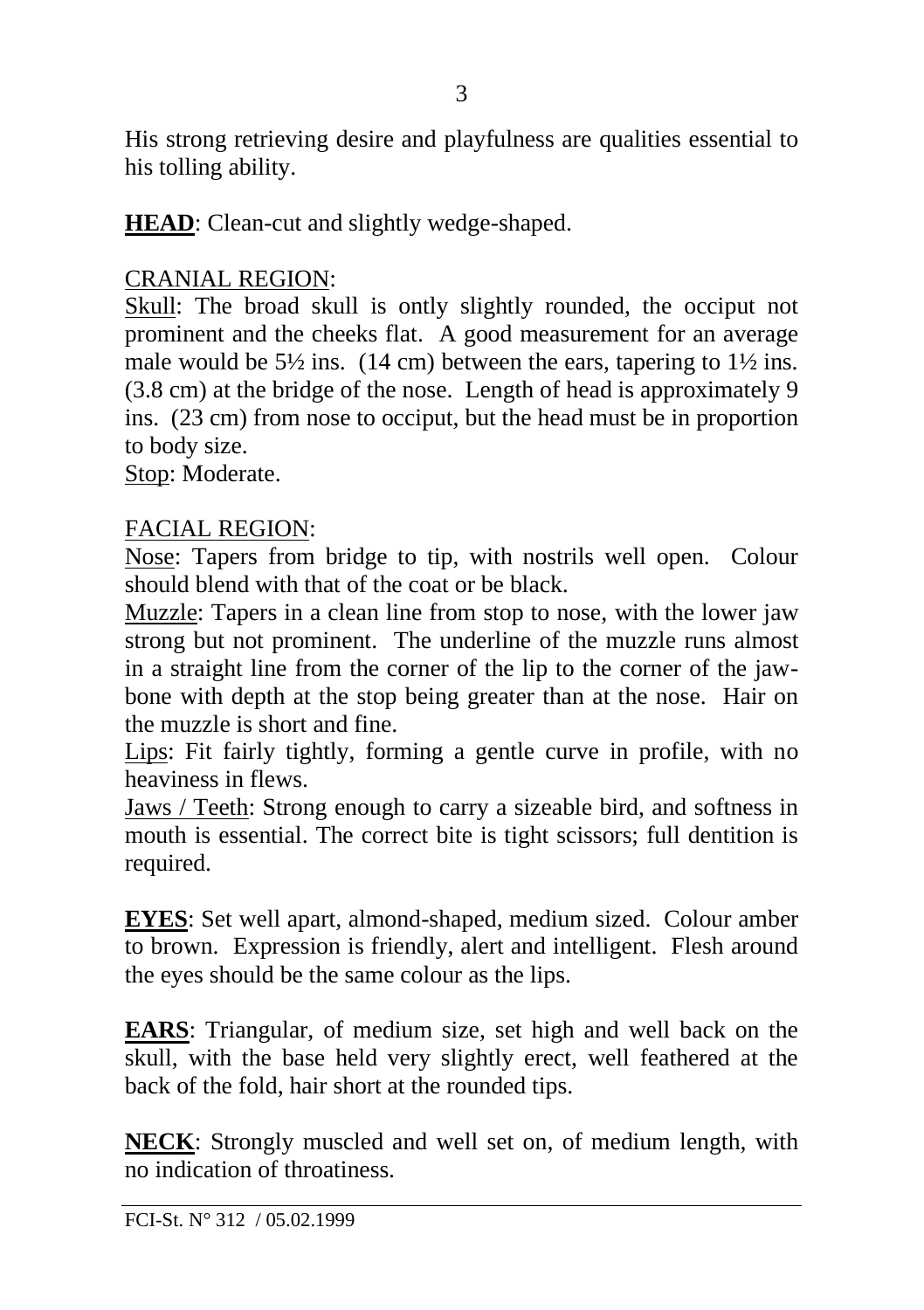## **BODY**:

Topline: Level. Back: Short and straight. Loin: Strong and muscular. Chest: Deep, brisket reaching to the elbows. Ribs well sprung, neither barrel-shaped nor flat. Underline and belly: Tuck-up moderate.

**TAIL**: Following the natural very slight slope of the croup, broad at the base, luxuriant and heavily feathered, with the last vertebra reaching at least to the hock. The tail may be carried below the level of the back except when the dog is alert when it curves high over, though never touching the body.

# **LIMBS**

## FOREQUARTERS:

General appearance: Should appear as parallel columns; straight and strong in bone.

Shoulder: Shoulders should be muscular, with the blade well laid back and well laid, on giving good withers sloping into the short back. The blade and upper arm are roughly equal in length.

Elbow: Should be close to the body, turning neither in nor out, working cleanly and evenly.

Pastern: Strong and slightly sloping.

Forefeet: Strongly webbed of medium size, tight and round, with well arched toes and thick pads. Dewclaws may be removed.

## HINDQUARTERS:

General appearance: Muscular, broad and square in appearance. Rear and front angulation should be in balance. Upper and lower sections being approximately equal in length.

Thigh Very muscular.

Stifle: Well bent.

Hock: Well let down, turning neither in nor out. Dewclaws must not be present.

Hind feet: Strongly webbed of medium size, tight and round, with well arched toes and thick pads. Dewclaws may be removed.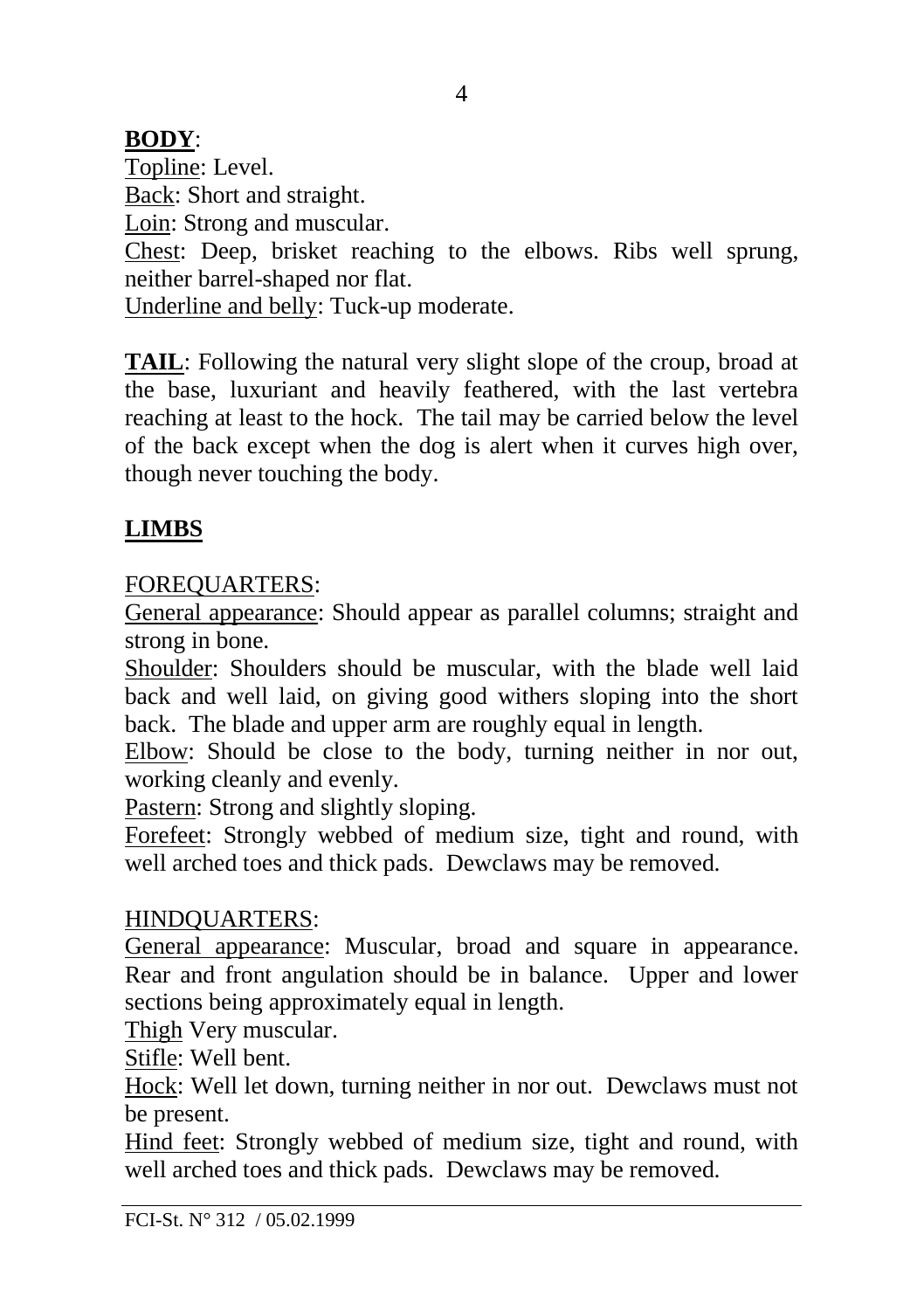**GAIT/MOVEMENT**: The Toller combines an impression of power with a springy, jaunty gait, showing good reach in front and a strong driving rear.

Feet should turn neither in nor out and the legs travel in a straight line. As speed increases, the dog should single-track, with the topline remaining level.

# **COAT**

Hair: The Toller was bred to retrieve from icy waters and must have a water-repellent double coat of medium length and softness with a softer, dense undercoat. The coat may have a slight wave on the back, but is otherwise straight. Some winter coats may form a long, loose curl at the throat. Featherings are soft at the throat, behind the ears and at the back of the thighs, and forelegs are moderately feathered.

Colour: Colour is various shades of red or orange with lighter featherings and underside of tail, and usually at least one of the following white markings : tip of tail, feet (not extending beyond the pasterns), chest and blaze. A dog of otherwise high quality is not to be penalized for lack of white. The pigment of the nose, lips, and eye rims to be flesh-coloured, blending with coat, or black.

## **SIZE AND WEIGHT**:

Ideal height for males over 18 months is 19-20 ins. (48-51 cm); females over 18 months 18-19 ins. (45-48 cm). One inch (2,5 cm) over or under ideal height is allowed.

Weight: Should be in proportion to the height and bone of the dog - Guidelines: 45-51 lbs. (20-23 kg) for adult males; bitches 37-43 lbs. (17-20 kg).

**FAULTS** : Any departure from the foregoing points should be considered a fault and the seriousness with which the fault should be regarded should be in exact proportion to its degree and its effect upon the health and welfare of the dog.

• Dish- or down-faced.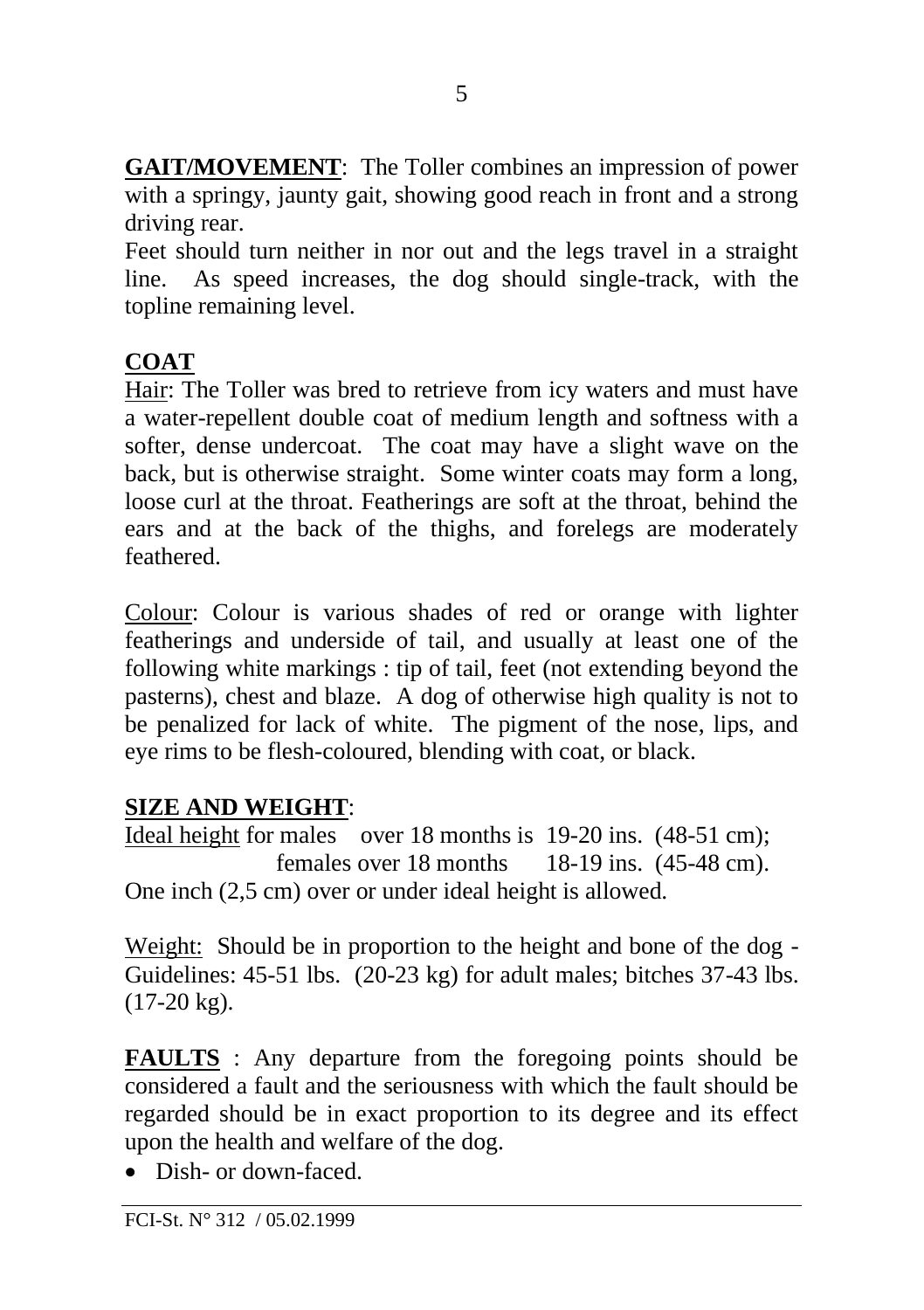- Abrupt stop.
- Bright pink nose.
- Nose, eye rims and eyes not of prescribed colour.
- Overshot bite.
- Large, round eyes.
- Roached, sway back.
- Slack loins.
- Tail carried below level of back when dog gaiting. Tail too short, kinked or curled touching the back.
- Down on pastern.
- Splayed or paper feet.
- Open coat (not tight enough, loose).
- Lack of substance in adult dog.
- Dogs more than 1 inch (2,5 cm) over or under the ideal height.

# **DISQUALIFYING FAULTS**:

- Aggressive or overly shy dogs.
- Any dog clearly showing physical of behavioural abnormalities.
- Butterfly nose.
- Overshot of more than  $1/8$  inch (3 mm).
- Undershot bite, wry mouth.
- Lack of webbing.
- White on shoulders, around ears, on back of neck, across back or flanks.
- Silvery coat, grey in coat, black areas in coat.
- Any colour other than red or orange shades.

# **N.B.:**

- Male animals should have two apparently normal testicles fully descended into the scrotum.
- Only functionally and clinically healthy dogs, with breed typical conformation should be used for breeding.